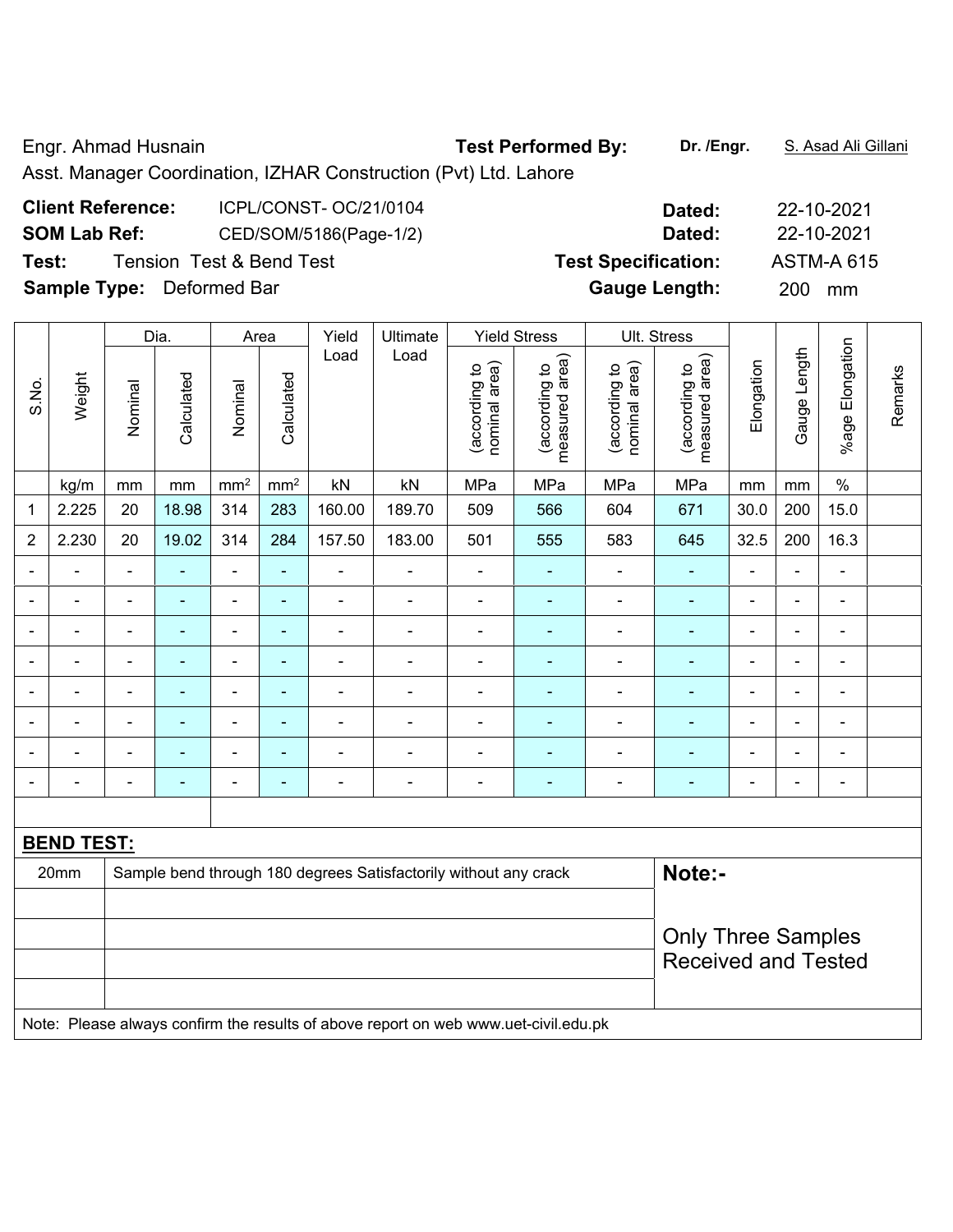Engr. Ahmad Husnain **Test Performed By:** Dr. /Engr. **S. Asad Ali Gillani** Ali Gillani

Asst. Manager Coordination, IZHAR Construction (Pvt) Ltd. Lahore

| <b>Client Reference:</b>         | ICPL/CONST- OC/21/0103              | Dated:                     | 22-10-2021        |
|----------------------------------|-------------------------------------|----------------------------|-------------------|
| <b>SOM Lab Ref:</b>              | CED/SOM/5186(Page-2/2)              | Dated:                     | 22-10-2021        |
| Test:                            | <b>Tension Test &amp; Bend Test</b> | <b>Test Specification:</b> | <b>ASTM-A 615</b> |
| <b>Sample Type:</b> Deformed Bar |                                     | <b>Gauge Length:</b>       | 200<br>mm         |

|                |                   |                | Dia.                     |                              | Area                     | Yield                                                                                                                                                              | Ultimate                                                         |                                | <b>Yield Stress</b>                                                              |                                | Ult. Stress                     |                |                |                      |         |
|----------------|-------------------|----------------|--------------------------|------------------------------|--------------------------|--------------------------------------------------------------------------------------------------------------------------------------------------------------------|------------------------------------------------------------------|--------------------------------|----------------------------------------------------------------------------------|--------------------------------|---------------------------------|----------------|----------------|----------------------|---------|
| S.No.          | Weight            | Nominal        | Calculated               | Nominal                      | Calculated               | Load                                                                                                                                                               | Load                                                             | nominal area)<br>(according to | measured area)<br>(according to                                                  | nominal area)<br>(according to | measured area)<br>(according to | Elongation     | Gauge Length   | Elongation<br>%age I | Remarks |
|                | kg/m              | mm             | mm                       | mm <sup>2</sup>              | mm <sup>2</sup>          | kN                                                                                                                                                                 | kN                                                               | MPa                            | MPa                                                                              | MPa                            | MPa                             | mm             | mm             | $\%$                 |         |
| 1              | 0.969             | 12             | 12.51                    | 113                          | 123                      | 65.70                                                                                                                                                              | 84.20                                                            | 581                            | 535                                                                              | 744                            | 685                             | 25.0           | 200            | 12.5                 |         |
| $\overline{2}$ | 0.992             | 12             | 12.68                    | 113                          | 126                      | 80.50                                                                                                                                                              | 93.50                                                            | 712                            | 638                                                                              | 827                            | 741                             | 25.0           | 200            | 12.5                 |         |
|                | $\blacksquare$    | $\blacksquare$ | ٠                        | $\blacksquare$               | ÷,                       | $\blacksquare$                                                                                                                                                     | $\blacksquare$                                                   | $\blacksquare$                 | $\blacksquare$                                                                   |                                | $\blacksquare$                  | $\blacksquare$ | ä,             | ä,                   |         |
|                |                   | $\blacksquare$ | $\blacksquare$           | $\blacksquare$               | $\blacksquare$           | $\blacksquare$                                                                                                                                                     | $\blacksquare$                                                   | $\blacksquare$                 |                                                                                  |                                | ä,                              | $\blacksquare$ | L,             | $\blacksquare$       |         |
|                |                   | $\blacksquare$ | ۳                        | $\blacksquare$               |                          | $\blacksquare$                                                                                                                                                     | $\blacksquare$                                                   | $\blacksquare$                 |                                                                                  |                                | ÷                               | $\blacksquare$ | L,             | ÷                    |         |
| $\blacksquare$ | $\blacksquare$    | $\blacksquare$ | ٠                        | $\blacksquare$               | $\blacksquare$           | $\blacksquare$                                                                                                                                                     | $\blacksquare$                                                   | $\blacksquare$                 |                                                                                  |                                | ÷,                              | $\blacksquare$ | L,             | $\blacksquare$       |         |
|                | ۰                 | $\blacksquare$ | $\overline{\phantom{0}}$ | $\qquad \qquad \blacksquare$ | $\overline{\phantom{0}}$ | $\overline{\phantom{0}}$                                                                                                                                           | $\qquad \qquad \blacksquare$                                     | $\overline{\phantom{0}}$       |                                                                                  |                                | ۰                               | $\overline{a}$ | -              | $\blacksquare$       |         |
|                |                   | ä,             | $\blacksquare$           | ۰                            | ٠                        | $\blacksquare$                                                                                                                                                     | $\blacksquare$                                                   | $\blacksquare$                 |                                                                                  | $\blacksquare$                 | ä,                              | ۰              | Ē,             | $\blacksquare$       |         |
|                |                   |                |                          | ۰                            |                          |                                                                                                                                                                    |                                                                  |                                |                                                                                  |                                |                                 |                | $\blacksquare$ | $\overline{a}$       |         |
|                |                   | $\blacksquare$ | -                        | $\qquad \qquad \blacksquare$ | ٠                        | $\blacksquare$                                                                                                                                                     | $\qquad \qquad \blacksquare$                                     | $\blacksquare$                 | $\overline{\phantom{0}}$                                                         | $\blacksquare$                 | ۰                               | $\blacksquare$ | ä,             | ä,                   |         |
|                |                   |                |                          |                              |                          |                                                                                                                                                                    |                                                                  |                                |                                                                                  |                                |                                 |                |                |                      |         |
|                | <b>BEND TEST:</b> |                |                          |                              |                          |                                                                                                                                                                    |                                                                  |                                |                                                                                  |                                |                                 |                |                |                      |         |
|                | 12mm              |                |                          |                              |                          |                                                                                                                                                                    | Sample bend through 180 degrees Satisfactorily without any crack |                                |                                                                                  |                                | Note:-                          |                |                |                      |         |
|                |                   |                |                          |                              |                          |                                                                                                                                                                    |                                                                  |                                |                                                                                  |                                |                                 |                |                |                      |         |
|                |                   |                |                          |                              |                          |                                                                                                                                                                    |                                                                  |                                |                                                                                  |                                | <b>Only Three Samples</b>       |                |                |                      |         |
|                |                   |                |                          |                              |                          |                                                                                                                                                                    |                                                                  |                                |                                                                                  |                                | <b>Received and Tested</b>      |                |                |                      |         |
|                |                   |                |                          |                              |                          |                                                                                                                                                                    |                                                                  |                                |                                                                                  |                                |                                 |                |                |                      |         |
|                |                   |                |                          |                              |                          | $\mathbf{M}$ is $\mathbf{L}$ . $\mathbf{L}$ is the set of the set of $\mathbf{L}$ is the set of $\mathbf{L}$ is the set of $\mathbf{L}$ is the set of $\mathbf{L}$ |                                                                  |                                | and the company of the company of the company of the state of the company of the |                                |                                 |                |                |                      |         |

Note: Please always confirm the results of above report on web www.uet-civil.edu.pk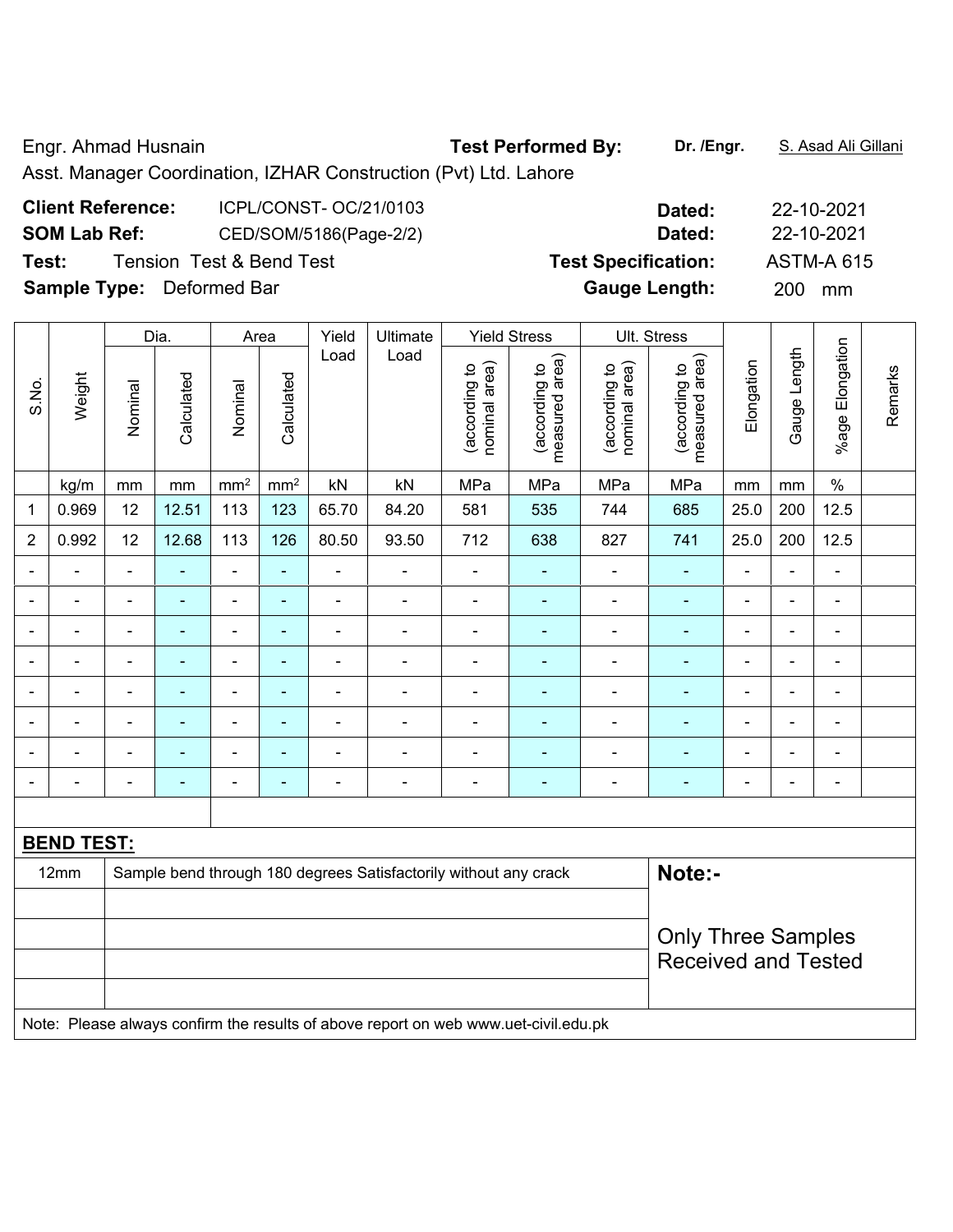Nadeem Mushtaq **Test Performed By:** Dr. /Engr.

S. Asad Ali Gillani

Senior Civil Engineer, National Management Foundation, Lahore

|               | <b>Client Reference:</b> | NMF/GM/F-61                         |                            | Ref:         | 5180(Page-1/ |
|---------------|--------------------------|-------------------------------------|----------------------------|--------------|--------------|
| Dated:        | 21-10-2021               |                                     |                            | Dated:       | 21-10-2021   |
| Test:         |                          | <b>Tension Test &amp; Bend Test</b> | <b>Test Specification:</b> | ASTM-A-615   |              |
| Gauge Length: |                          | inch<br>8.                          | <b>Sample Type:</b>        | Deformed Bar |              |

| SOM Lab      |                |
|--------------|----------------|
| Ref:         | 5180(Page-1/1) |
| Dated:       | 21-10-2021     |
| ASTM-A-615   |                |
| Deformed Bar |                |

|                |                   |                | Dia.                                                                                           |                 | Area            | Yield          | Ultimate                                                                            |                                | <b>Yield Stress</b>             |                                | Ult. Stress                                 |            |              |                 |         |
|----------------|-------------------|----------------|------------------------------------------------------------------------------------------------|-----------------|-----------------|----------------|-------------------------------------------------------------------------------------|--------------------------------|---------------------------------|--------------------------------|---------------------------------------------|------------|--------------|-----------------|---------|
| S.No.          | Weight            | Nominal        | Calculated                                                                                     | Nominal         | Calculated      | Load           | Load                                                                                | nominal area)<br>(according to | measured area)<br>(according to | nominal area)<br>(according to | (according to<br>neasured area)<br>measured | Elongation | Gauge Length | %age Elongation | Remarks |
|                | Ib/ft             | $\#$           | in                                                                                             | in <sup>2</sup> | in <sup>2</sup> | Tons           | Tons                                                                                | psi                            | psi                             | psi                            | psi                                         | in         | in           | $\%$            |         |
| 1              | 2.740             | 8              | 1.012                                                                                          | 0.79            | 0.805           | 31.09          | 35.19                                                                               | 86800                          | 85180                           | 98240                          | 96410                                       | 1.20       | 8.0          | 15.0            |         |
| $\overline{2}$ | 2.745             | 8              | 1.014                                                                                          | 0.79            | 0.807           | 30.48          | 34.83                                                                               | 85090                          | 83300                           | 97240                          | 95190                                       | 1.20       | 8.0          | 15.0            |         |
| 3              | 1.450             | 6              | 0.736                                                                                          | 0.44            | 0.426           | 16.38          | 19.83                                                                               | 82110                          | 84810                           | 99380                          | 102650                                      | 1.30       | 8.0          | 16.3            |         |
| 4              | 1.568             | 6              | 0.766                                                                                          | 0.44            | 0.461           | 16.62          | 19.24                                                                               | 83290                          | 79490                           | 96420                          | 92030                                       | 1.30       | 8.0          | 16.3            |         |
| 5              | 1.034             | 5              | 0.622                                                                                          | 0.31            | 0.304           | 10.57          | 13.46                                                                               | 75210                          | 76690                           | 95730                          | 97620                                       | 1.30       | 8.0          | 16.3            |         |
| 6              | 1.070             | 5              | 0.632                                                                                          | 0.31            | 0.314           | 10.45          | 13.20                                                                               | 74340                          | 73390                           | 93920                          | 92720                                       | 1.20       | 8.0          | 15.0            |         |
| 7              | 0.662             | $\overline{4}$ | 0.498                                                                                          | 0.20            | 0.195           | 6.90           | 8.43                                                                                | 76100                          | 78050                           | 92960                          | 95350                                       | 1.20       | 8.0          | 15.0            |         |
| 8              | 0.638             | $\overline{4}$ | 0.488                                                                                          | 0.20            | 0.187           | 6.90           | 8.74                                                                                | 76100                          | 81390                           | 96340                          | 103030                                      | 1.20       | 8.0          | 15.0            |         |
| $\blacksquare$ |                   | $\blacksquare$ |                                                                                                |                 |                 | $\blacksquare$ | $\blacksquare$                                                                      | ٠                              | $\blacksquare$                  |                                | $\blacksquare$                              |            |              |                 |         |
| $\blacksquare$ |                   | $\blacksquare$ | $\blacksquare$                                                                                 | ä,              |                 | $\blacksquare$ | ÷,                                                                                  | $\blacksquare$                 | $\blacksquare$                  | ÷,                             | $\blacksquare$                              | Ē,         |              | $\blacksquare$  |         |
|                |                   |                |                                                                                                |                 |                 |                |                                                                                     |                                |                                 |                                |                                             |            |              |                 |         |
|                | <b>BEND TEST:</b> |                |                                                                                                |                 |                 |                |                                                                                     |                                |                                 |                                |                                             |            |              |                 |         |
|                | #8                |                |                                                                                                |                 |                 |                | Sample bend through 180 degrees Satisfactorily without any crack                    |                                |                                 |                                | Note:-                                      |            |              |                 |         |
|                | #6                |                |                                                                                                |                 |                 |                | Sample bend through 180 degrees Satisfactorily without any crack                    |                                |                                 |                                |                                             |            |              |                 |         |
|                | #5                |                | Sample bend through 180 degrees Satisfactorily without any crack<br><b>Only Twelve Samples</b> |                 |                 |                |                                                                                     |                                |                                 |                                |                                             |            |              |                 |         |
|                | #4                |                |                                                                                                |                 |                 |                | Sample bend through 180 degrees Satisfactorily without any crack                    |                                |                                 |                                | <b>Received and Tested</b>                  |            |              |                 |         |
|                |                   |                |                                                                                                |                 |                 |                |                                                                                     |                                |                                 |                                |                                             |            |              |                 |         |
|                |                   |                |                                                                                                |                 |                 |                | Note: Please always confirm the results of above report on web www.uet-civil.edu.pk |                                |                                 |                                |                                             |            |              |                 |         |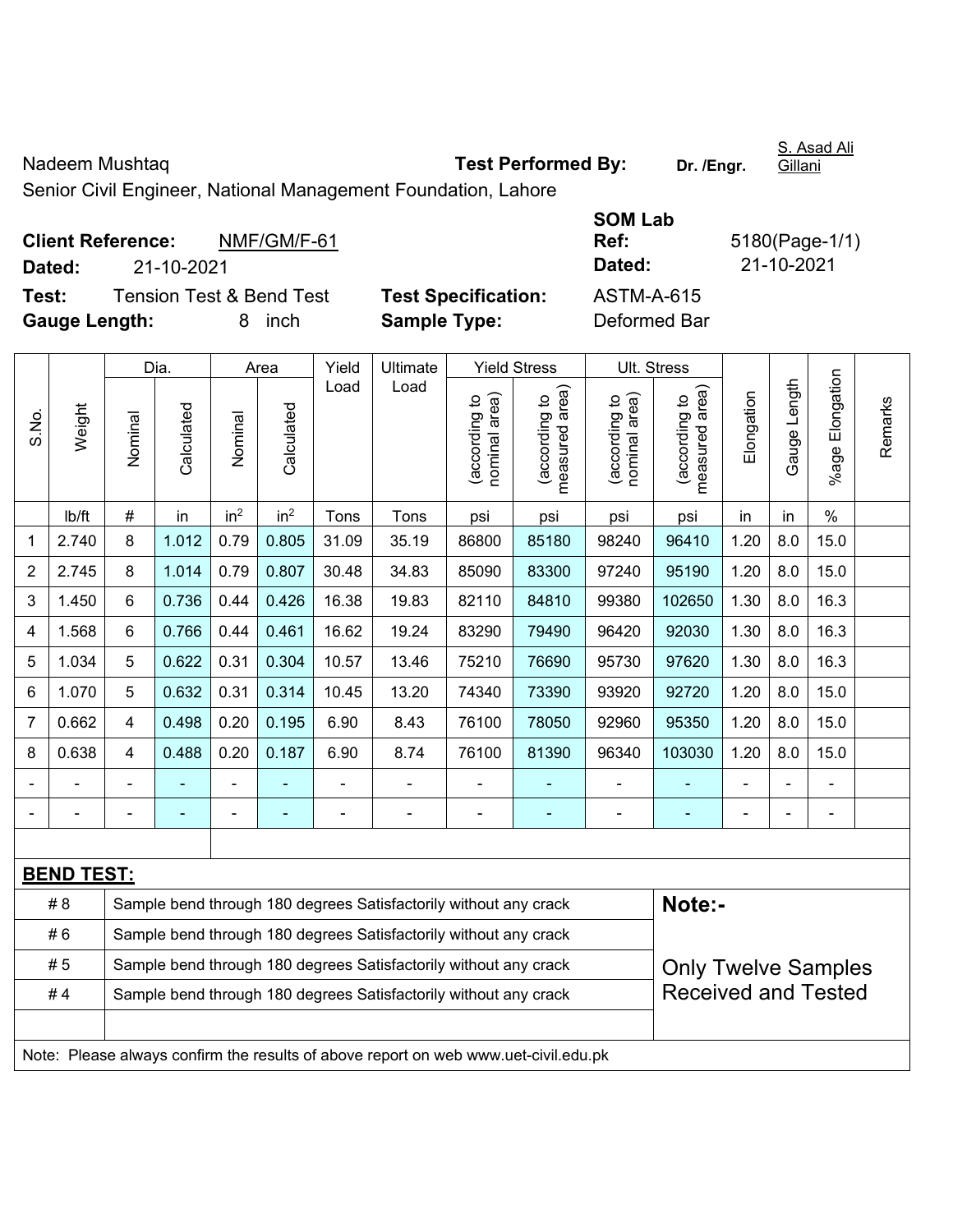Naveed Ahmad **Naveed Ahmad Test Performed By:** Dr. /Engr. Material Engineer, DHA Bahawalpur

S. Asad Ali Gillani

**Client Reference:** 170/QC/MTL **Dated:** 22-10-2021 **Dated:** 22-10-2021 **Test:** Tension Test & Bend Test **Test Specification:** ASTM-A-615

**Gauge Length:** 8 inch **Sample Type:** Deformed Bar (FF Steel)

| 5184(Page-1/1) |
|----------------|
| 22-10-2021     |
|                |

|                |                          |                                                        | Dia.       |                          | Area            | Yield          | Ultimate                                                                            |                                | <b>Yield Stress</b>             |                                   | Ult. Stress                     |                          |                |                 |         |
|----------------|--------------------------|--------------------------------------------------------|------------|--------------------------|-----------------|----------------|-------------------------------------------------------------------------------------|--------------------------------|---------------------------------|-----------------------------------|---------------------------------|--------------------------|----------------|-----------------|---------|
| S.No.          | Weight                   | Nominal                                                | Calculated | Nominal                  | Calculated      | Load           | Load                                                                                | nominal area)<br>(according to | (according to<br>measured area) | area)<br>(according to<br>nominal | (according to<br>measured area) | Elongation               | Gauge Length   | %age Elongation | Remarks |
|                | lb/ft                    | $\#$                                                   | in         | in <sup>2</sup>          | in <sup>2</sup> | Tons           | Tons                                                                                | psi                            | psi                             | psi                               | psi                             | in                       | in             | $\%$            |         |
| 1              | 1.483                    | 6                                                      | 0.745      | 0.44                     | 0.436           | 13.83          | 21.10                                                                               | 69340                          | 69970                           | 105770                            | 106740                          | 1.40                     | 8.0            | 17.5            |         |
| $\overline{2}$ | 0.665                    | 4                                                      | 0.498      | 0.20                     | 0.195           | 5.78           | 8.61                                                                                | 63740                          | 65370                           | 94990                             | 97420                           | 1.20                     | 8.0            | 15.0            |         |
|                |                          |                                                        |            | $\overline{a}$           |                 | $\overline{a}$ | $\overline{a}$                                                                      |                                |                                 |                                   |                                 | $\overline{a}$           |                | ÷.              |         |
|                |                          |                                                        | ۰          | $\blacksquare$           |                 |                | $\overline{\phantom{0}}$                                                            |                                | ۰                               | $\blacksquare$                    | $\blacksquare$                  | $\blacksquare$           |                | ۰               |         |
|                | $\blacksquare$           |                                                        |            | $\overline{\phantom{0}}$ |                 |                | $\blacksquare$                                                                      | $\blacksquare$                 |                                 |                                   |                                 | $\overline{\phantom{0}}$ |                | $\blacksquare$  |         |
| Ē,             | $\overline{a}$           |                                                        | ÷,         | $\blacksquare$           |                 |                |                                                                                     | $\blacksquare$                 | ٠                               | ÷                                 | $\blacksquare$                  | $\blacksquare$           | Ē,             | ÷,              |         |
|                | $\overline{\phantom{0}}$ | $\blacksquare$                                         | ۰          | $\blacksquare$           | $\blacksquare$  | $\blacksquare$ | $\blacksquare$                                                                      | $\blacksquare$                 | ۰                               | $\overline{\phantom{a}}$          | $\blacksquare$                  | $\blacksquare$           | $\blacksquare$ | ۰               |         |
|                | $\blacksquare$           | L,                                                     | ä,         | $\blacksquare$           |                 | ä,             | $\blacksquare$                                                                      | $\blacksquare$                 | ۰                               | ÷                                 | $\blacksquare$                  | $\blacksquare$           |                | $\blacksquare$  |         |
|                | $\overline{a}$           |                                                        | ÷          | $\blacksquare$           |                 | Ē,             | $\blacksquare$                                                                      | ä,                             |                                 | $\blacksquare$                    | $\blacksquare$                  | $\blacksquare$           |                | $\blacksquare$  |         |
|                |                          |                                                        |            |                          |                 |                | $\blacksquare$                                                                      | ä,                             | $\blacksquare$                  |                                   |                                 |                          |                | $\blacksquare$  |         |
|                |                          |                                                        |            |                          |                 |                |                                                                                     |                                |                                 |                                   |                                 |                          |                |                 |         |
|                | <b>BEND TEST:</b>        |                                                        |            |                          |                 |                |                                                                                     |                                |                                 |                                   |                                 |                          |                |                 |         |
|                | #6                       |                                                        |            |                          |                 |                | Sample bend through 180 degrees Satisfactorily without any crack                    |                                |                                 |                                   | Note:-                          |                          |                |                 |         |
|                | #4                       |                                                        |            |                          |                 |                | Sample bend through 180 degrees Satisfactorily without any crack                    |                                |                                 |                                   |                                 |                          |                |                 |         |
|                |                          | <b>Only Four Samples</b><br><b>Received and Tested</b> |            |                          |                 |                |                                                                                     |                                |                                 |                                   |                                 |                          |                |                 |         |
|                |                          |                                                        |            |                          |                 |                | Note: Please always confirm the results of above report on web www.uet-civil.edu.pk |                                |                                 |                                   |                                 |                          |                |                 |         |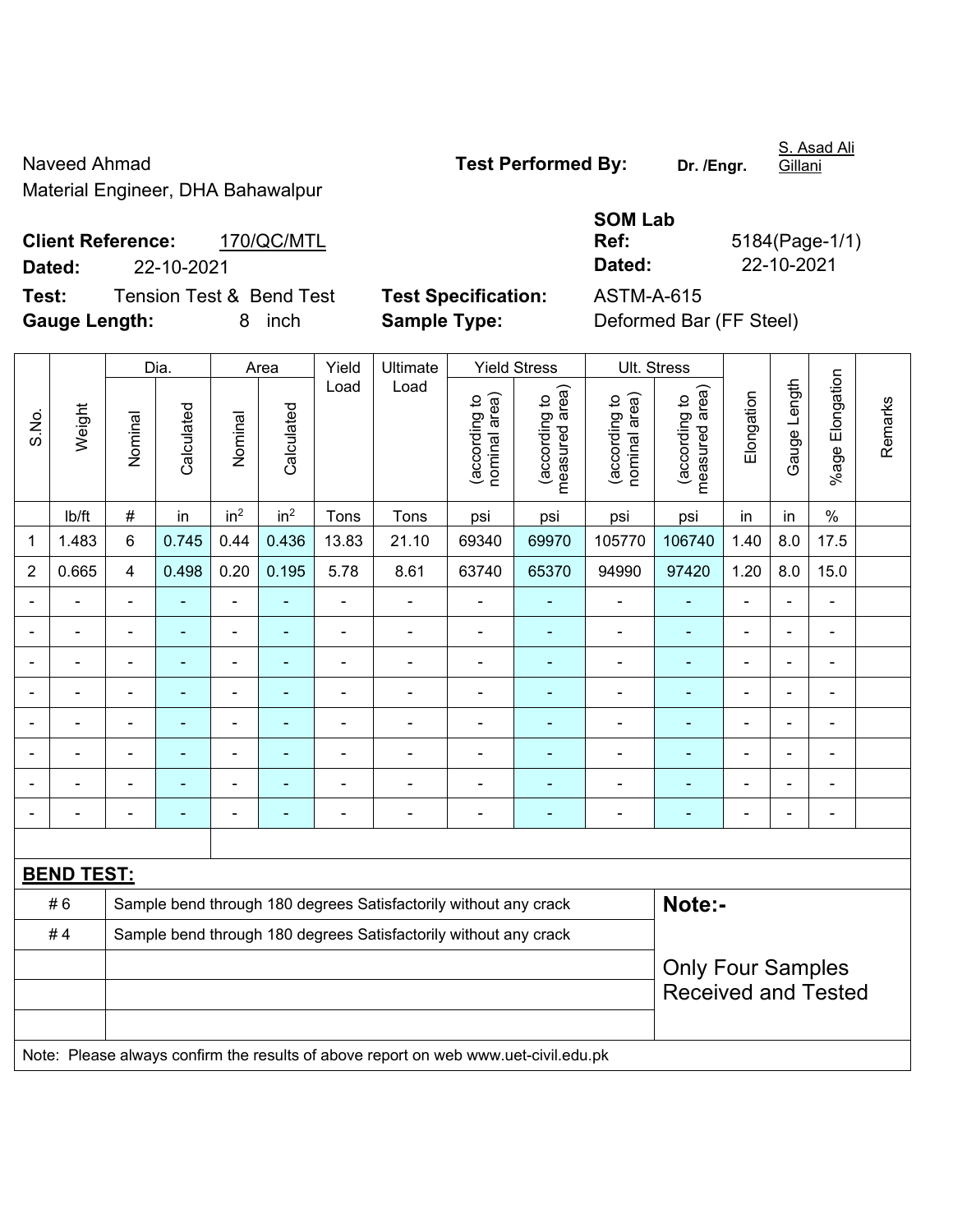Muhammad Shabbir **Test Performed By:** Dr. /Engr.

S. Asad Ali Gillani

Construction Manager, Opal Deevar Developers Pvt. Ltd. Lahore

|                      | <b>Client Reference:</b> | ZD/ZO/L/036                         |                            | Ref:         | 5185(Page-1/ |
|----------------------|--------------------------|-------------------------------------|----------------------------|--------------|--------------|
| Dated:               | 22-10-2021               |                                     |                            | Dated:       | 22-10-2021   |
| Test:                |                          | <b>Tension Test &amp; Bend Test</b> | <b>Test Specification:</b> | ASTM-A-615   |              |
| <b>Gauge Length:</b> |                          | inch<br>8.                          | <b>Sample Type:</b>        | Deformed Bar |              |

| <b>SOM Lab</b> |                |
|----------------|----------------|
| Ref:           | 5185(Page-1/1) |
| Dated:         | 22-10-2021     |
| ASTM-A-615     |                |
| Deformed Rar   |                |

|                |                   |                | Dia.           |                          | Area            | Yield                     | Ultimate                                                                            |                                | <b>Yield Stress</b>             |                                | Ult. Stress                     |                          |                |                 |         |
|----------------|-------------------|----------------|----------------|--------------------------|-----------------|---------------------------|-------------------------------------------------------------------------------------|--------------------------------|---------------------------------|--------------------------------|---------------------------------|--------------------------|----------------|-----------------|---------|
| S.No.          | Weight            | Nominal        | Calculated     | Nominal                  | Calculated      | Load                      | Load                                                                                | nominal area)<br>(according to | (according to<br>measured area) | nominal area)<br>(according to | measured area)<br>(according to | Elongation               | Gauge Length   | %age Elongation | Remarks |
|                | lb/ft             | $\#$           | in             | in <sup>2</sup>          | in <sup>2</sup> | Tons                      | Tons                                                                                | psi                            | psi                             | psi                            | psi                             | in                       | in             | $\%$            |         |
| $\mathbf{1}$   | 2.677             | 8              | 1.001          | 0.79                     | 0.787           | 26.22                     | 35.95                                                                               | 73200                          | 73470                           | 100370                         | 100750                          | 1.40                     | 8.0            | 17.5            |         |
| $\overline{2}$ | 2.711             | 8              | 1.007          | 0.79                     | 0.797           | 24.72                     | 35.52                                                                               | 69010                          | 68410                           | 99180                          | 98310                           | 1.50                     | 8.0            | 18.8            |         |
|                |                   | $\blacksquare$ |                | $\blacksquare$           |                 | $\blacksquare$            | $\blacksquare$                                                                      | $\blacksquare$                 |                                 |                                |                                 | $\blacksquare$           |                | ä,              |         |
|                |                   | $\blacksquare$ | ÷              | $\blacksquare$           | $\blacksquare$  | $\blacksquare$            | $\overline{\phantom{0}}$                                                            | $\overline{\phantom{a}}$       | $\blacksquare$                  | $\blacksquare$                 | ۰                               | $\blacksquare$           | $\blacksquare$ | $\blacksquare$  |         |
| $\blacksquare$ | $\blacksquare$    | ä,             | ۰              | $\blacksquare$           | ٠               | ä,                        | $\blacksquare$                                                                      | $\overline{\phantom{a}}$       | ٠                               | $\overline{\phantom{0}}$       | $\overline{\phantom{0}}$        | $\blacksquare$           | $\blacksquare$ | $\blacksquare$  |         |
| $\blacksquare$ | $\blacksquare$    | ä,             | $\blacksquare$ | $\overline{\phantom{a}}$ | $\blacksquare$  | $\blacksquare$            | $\blacksquare$                                                                      | L,                             | $\overline{\phantom{a}}$        | $\blacksquare$                 | $\overline{\phantom{0}}$        | $\overline{\phantom{a}}$ | $\blacksquare$ | $\blacksquare$  |         |
| $\blacksquare$ | $\blacksquare$    | $\blacksquare$ | $\blacksquare$ | $\blacksquare$           | $\blacksquare$  | $\blacksquare$            | $\blacksquare$                                                                      | $\overline{\phantom{a}}$       | $\blacksquare$                  | $\blacksquare$                 | $\blacksquare$                  | $\blacksquare$           | $\blacksquare$ | $\blacksquare$  |         |
|                | $\blacksquare$    | $\blacksquare$ | $\blacksquare$ | ÷,                       | $\blacksquare$  | $\blacksquare$            | $\blacksquare$                                                                      | ä,                             | ٠                               | $\blacksquare$                 | ۰                               | $\blacksquare$           | ÷              | $\blacksquare$  |         |
|                | $\blacksquare$    | $\blacksquare$ | ÷              | $\blacksquare$           |                 | $\blacksquare$            | $\blacksquare$                                                                      | ä,                             | ٠                               | $\blacksquare$                 | ۰                               | $\blacksquare$           |                | $\blacksquare$  |         |
|                |                   | $\blacksquare$ |                |                          | $\blacksquare$  | $\blacksquare$            | $\blacksquare$                                                                      | ä,                             | ٠                               | $\blacksquare$                 | ۰                               | $\blacksquare$           |                | $\blacksquare$  |         |
|                |                   |                |                |                          |                 |                           |                                                                                     |                                |                                 |                                |                                 |                          |                |                 |         |
|                | <b>BEND TEST:</b> |                |                |                          |                 |                           |                                                                                     |                                |                                 |                                |                                 |                          |                |                 |         |
|                | # 8               |                |                |                          |                 |                           | Sample bend through 180 degrees Satisfactorily without any crack                    |                                |                                 |                                | Note:-                          |                          |                |                 |         |
|                |                   |                |                |                          |                 |                           |                                                                                     |                                |                                 |                                |                                 |                          |                |                 |         |
|                |                   |                |                |                          |                 | <b>Only Three Samples</b> |                                                                                     |                                |                                 |                                |                                 |                          |                |                 |         |
|                |                   |                |                |                          |                 |                           |                                                                                     |                                |                                 |                                | <b>Received and Tested</b>      |                          |                |                 |         |
|                |                   |                |                |                          |                 |                           |                                                                                     |                                |                                 |                                |                                 |                          |                |                 |         |
|                |                   |                |                |                          |                 |                           | Note: Please always confirm the results of above report on web www.uet-civil.edu.pk |                                |                                 |                                |                                 |                          |                |                 |         |